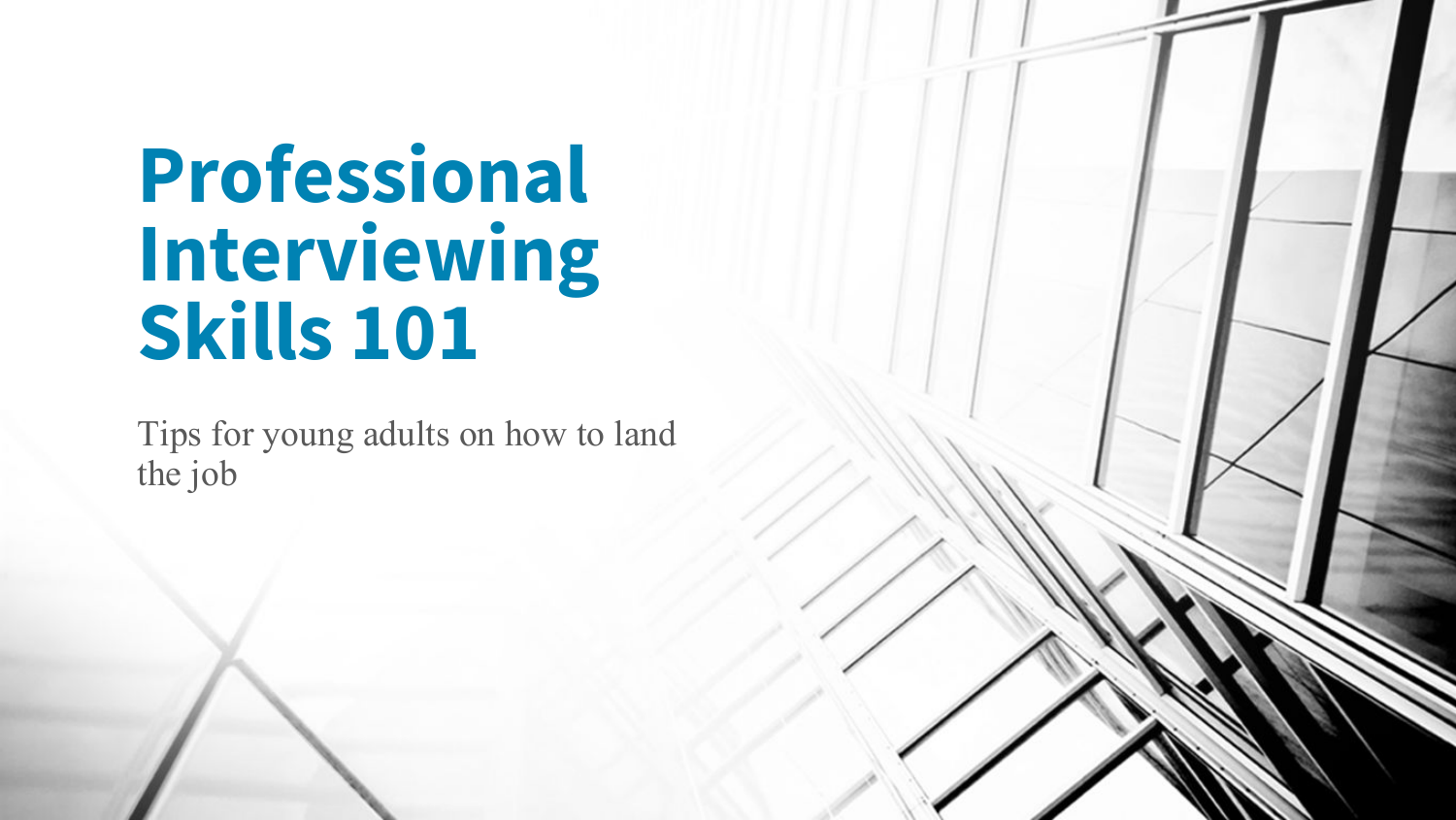### **What is a job Interview?**

- A job interview consist of a Q&A conversational style meeting between a job applicant (person seeking the job) and a representative of an employer (person with authority to hire an applicant) which is conducted to assess whether the applicant should be hired.
	- Fun Fact: Interviews are one of the most popularly used methods for employee selection.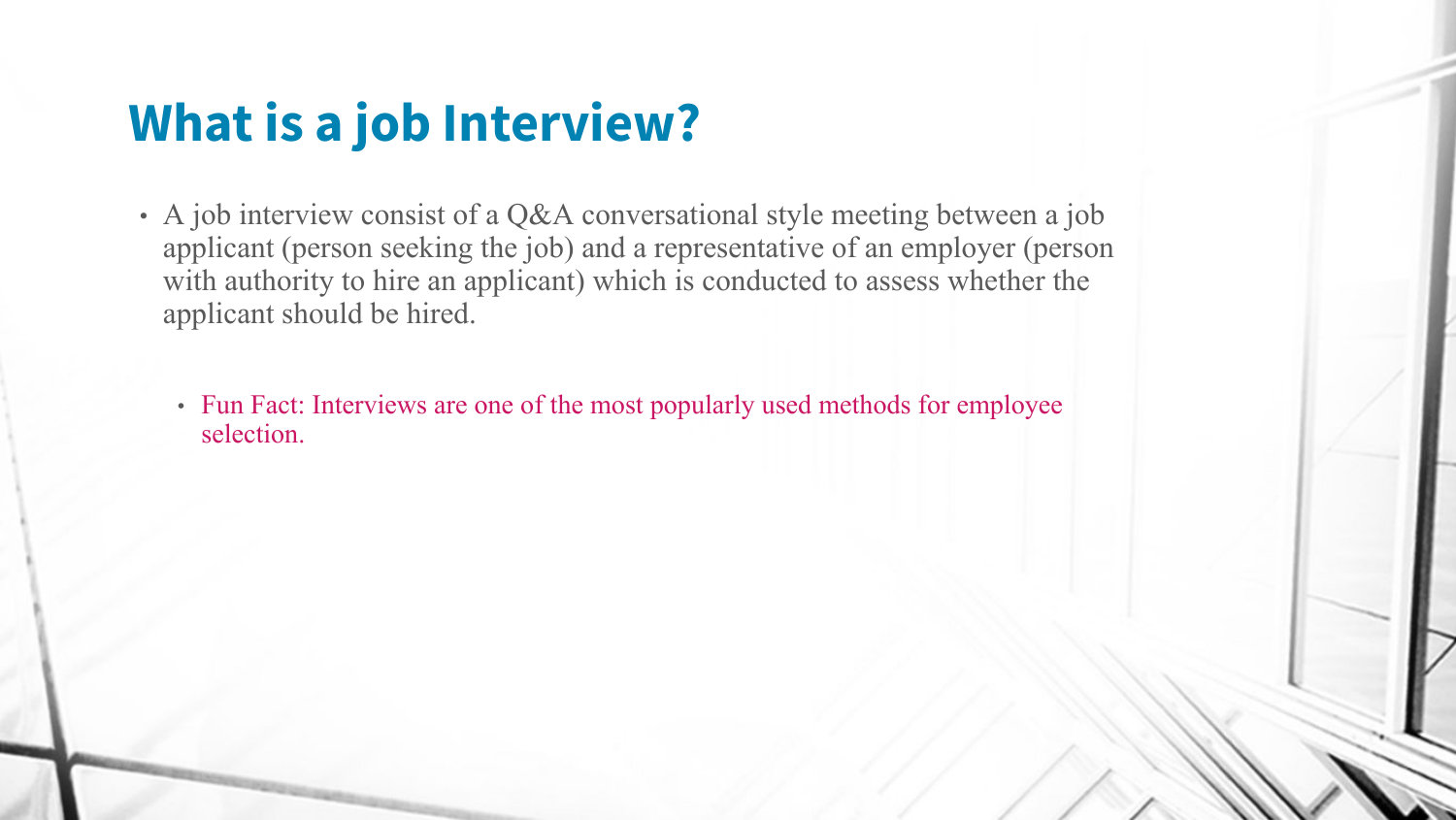### **"I am looking for a job. How do I land an interview?"**

#### ➢ **Identify what field you desire to work in:**

• Example: You love to dress and you've always been told you have a unique yet enviable style. You may consider applying to positions at your favorite fashion and/or accessory store.

#### ➢ **Find out if your desired place of employment is currently hiring:**

• An quick and easy online search can reveal any current or future opportunities within a company.

#### ➢ **Ask yourself "Am I qualified for this position?" and "Do I have everything required to actively apply for the job?"**

- Make sure you're capable of performing the job in which you're interested in applying.
- It is very important to have all your necessary documentation in order during the application process, i.e. work permit (if necessary), birth certificate & SS card**.**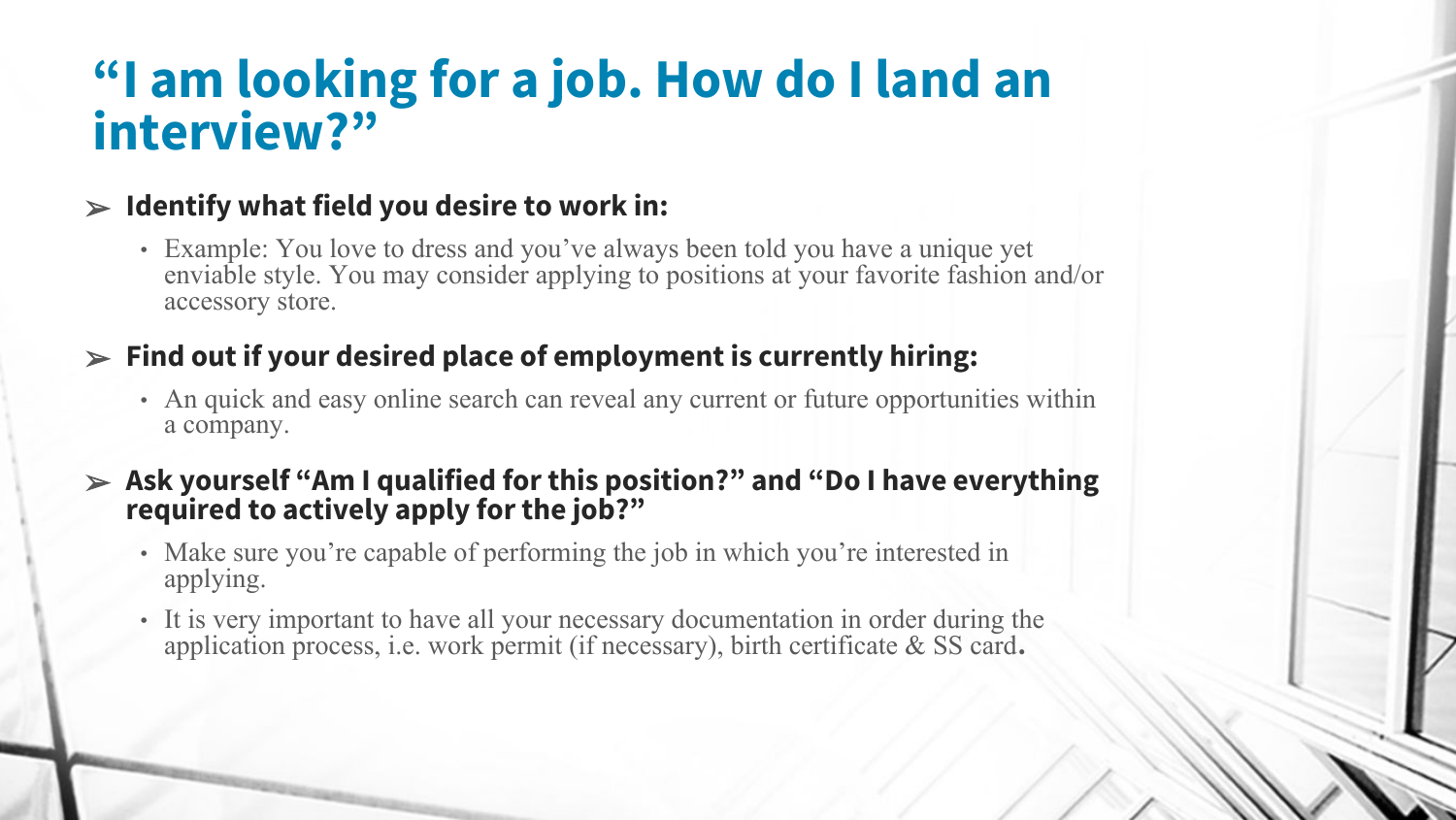## **"I am ready to apply, let's go!"**

Prior to applying for a position you need to make sure you have clean copy of your most current resume ready and available.

• A resume is brief overview, usually one-to-two page document that sums up a job seeker's qualifications. A resume is used to market a job seeker and used to communicate their value to potential employers.

Key resume writing points:

- ➢ Create an objective i.e. a brief summary one or two sentences of what kind of job environment you're seeking.
- Make a list of your previous work experience or transferable skills.
- ➢ Focus on your achievements and/or accomplishments that you can use to highlight your abilities.
- ➢ Choose a resume style, preferably in MS Word format, and list your objective, accomplishments, work history and education.

#### **TIP: REMEMBER TO KEEP IT SIMPLE!**

| 6722 South 22nd Street ~ Terre Haute, In. 47804<br>Home Phone (1001) 1001-10001 ~ Email jdoe@verison.net<br>OBJECTIVE<br>Housekeeper<br>I am very good at multi tasking in a fast paced setting. Very friendly<br>and efficient with others. An honest hard working team member you<br>can count on everyday.<br><i>OUALIFICATIONS</i><br>· Friendly with all guests.<br>- Deep cleaning expertise, eve for detail.<br>- Hospitality background.<br>- Service focused, physically able and strong.<br>· Self directed time management skills.<br>WORK HISTORY<br>2012-2014: Marán Inn Hotel, Indianapolis, In.<br>Housekeeper<br>$\circ$<br>Greet guast with a smile even when I am busy<br>$\circ$<br>Check rooms to verify vacancies<br>Clean rooms completely, cleaning, wiping and vacuuming<br>e<br>2010-2012: Dawy Inn<br>Housekeeper<br>e<br>Restock rooms, cleaning carts and supply closes<br>$\circ$<br>Take guat extra supplies<br>C Keep all facility areas clean<br>2009-2010: Upwwn Hotel<br>Housekeeper<br>e<br>Return rooms to occupant ready status<br>$\circ$<br>Linen changes, restocking supplies, trash removal<br>EDUCATION<br>High School Diploma, 2008 |
|--------------------------------------------------------------------------------------------------------------------------------------------------------------------------------------------------------------------------------------------------------------------------------------------------------------------------------------------------------------------------------------------------------------------------------------------------------------------------------------------------------------------------------------------------------------------------------------------------------------------------------------------------------------------------------------------------------------------------------------------------------------------------------------------------------------------------------------------------------------------------------------------------------------------------------------------------------------------------------------------------------------------------------------------------------------------------------------------------------------------------------------------------------------------------------|
|                                                                                                                                                                                                                                                                                                                                                                                                                                                                                                                                                                                                                                                                                                                                                                                                                                                                                                                                                                                                                                                                                                                                                                                |
|                                                                                                                                                                                                                                                                                                                                                                                                                                                                                                                                                                                                                                                                                                                                                                                                                                                                                                                                                                                                                                                                                                                                                                                |
|                                                                                                                                                                                                                                                                                                                                                                                                                                                                                                                                                                                                                                                                                                                                                                                                                                                                                                                                                                                                                                                                                                                                                                                |
|                                                                                                                                                                                                                                                                                                                                                                                                                                                                                                                                                                                                                                                                                                                                                                                                                                                                                                                                                                                                                                                                                                                                                                                |
|                                                                                                                                                                                                                                                                                                                                                                                                                                                                                                                                                                                                                                                                                                                                                                                                                                                                                                                                                                                                                                                                                                                                                                                |
|                                                                                                                                                                                                                                                                                                                                                                                                                                                                                                                                                                                                                                                                                                                                                                                                                                                                                                                                                                                                                                                                                                                                                                                |
|                                                                                                                                                                                                                                                                                                                                                                                                                                                                                                                                                                                                                                                                                                                                                                                                                                                                                                                                                                                                                                                                                                                                                                                |
|                                                                                                                                                                                                                                                                                                                                                                                                                                                                                                                                                                                                                                                                                                                                                                                                                                                                                                                                                                                                                                                                                                                                                                                |
|                                                                                                                                                                                                                                                                                                                                                                                                                                                                                                                                                                                                                                                                                                                                                                                                                                                                                                                                                                                                                                                                                                                                                                                |
|                                                                                                                                                                                                                                                                                                                                                                                                                                                                                                                                                                                                                                                                                                                                                                                                                                                                                                                                                                                                                                                                                                                                                                                |
|                                                                                                                                                                                                                                                                                                                                                                                                                                                                                                                                                                                                                                                                                                                                                                                                                                                                                                                                                                                                                                                                                                                                                                                |
|                                                                                                                                                                                                                                                                                                                                                                                                                                                                                                                                                                                                                                                                                                                                                                                                                                                                                                                                                                                                                                                                                                                                                                                |
|                                                                                                                                                                                                                                                                                                                                                                                                                                                                                                                                                                                                                                                                                                                                                                                                                                                                                                                                                                                                                                                                                                                                                                                |
|                                                                                                                                                                                                                                                                                                                                                                                                                                                                                                                                                                                                                                                                                                                                                                                                                                                                                                                                                                                                                                                                                                                                                                                |
|                                                                                                                                                                                                                                                                                                                                                                                                                                                                                                                                                                                                                                                                                                                                                                                                                                                                                                                                                                                                                                                                                                                                                                                |
|                                                                                                                                                                                                                                                                                                                                                                                                                                                                                                                                                                                                                                                                                                                                                                                                                                                                                                                                                                                                                                                                                                                                                                                |
|                                                                                                                                                                                                                                                                                                                                                                                                                                                                                                                                                                                                                                                                                                                                                                                                                                                                                                                                                                                                                                                                                                                                                                                |
|                                                                                                                                                                                                                                                                                                                                                                                                                                                                                                                                                                                                                                                                                                                                                                                                                                                                                                                                                                                                                                                                                                                                                                                |
|                                                                                                                                                                                                                                                                                                                                                                                                                                                                                                                                                                                                                                                                                                                                                                                                                                                                                                                                                                                                                                                                                                                                                                                |
|                                                                                                                                                                                                                                                                                                                                                                                                                                                                                                                                                                                                                                                                                                                                                                                                                                                                                                                                                                                                                                                                                                                                                                                |
|                                                                                                                                                                                                                                                                                                                                                                                                                                                                                                                                                                                                                                                                                                                                                                                                                                                                                                                                                                                                                                                                                                                                                                                |
|                                                                                                                                                                                                                                                                                                                                                                                                                                                                                                                                                                                                                                                                                                                                                                                                                                                                                                                                                                                                                                                                                                                                                                                |
|                                                                                                                                                                                                                                                                                                                                                                                                                                                                                                                                                                                                                                                                                                                                                                                                                                                                                                                                                                                                                                                                                                                                                                                |
|                                                                                                                                                                                                                                                                                                                                                                                                                                                                                                                                                                                                                                                                                                                                                                                                                                                                                                                                                                                                                                                                                                                                                                                |
|                                                                                                                                                                                                                                                                                                                                                                                                                                                                                                                                                                                                                                                                                                                                                                                                                                                                                                                                                                                                                                                                                                                                                                                |
|                                                                                                                                                                                                                                                                                                                                                                                                                                                                                                                                                                                                                                                                                                                                                                                                                                                                                                                                                                                                                                                                                                                                                                                |
|                                                                                                                                                                                                                                                                                                                                                                                                                                                                                                                                                                                                                                                                                                                                                                                                                                                                                                                                                                                                                                                                                                                                                                                |
|                                                                                                                                                                                                                                                                                                                                                                                                                                                                                                                                                                                                                                                                                                                                                                                                                                                                                                                                                                                                                                                                                                                                                                                |
| Indunatolis, Indiana                                                                                                                                                                                                                                                                                                                                                                                                                                                                                                                                                                                                                                                                                                                                                                                                                                                                                                                                                                                                                                                                                                                                                           |
| IVY Tech, Indianapolis, In -- Special courses and seminars.                                                                                                                                                                                                                                                                                                                                                                                                                                                                                                                                                                                                                                                                                                                                                                                                                                                                                                                                                                                                                                                                                                                    |
| Computer Proficient: Windows XP, Word, Excel, Power Point, ect                                                                                                                                                                                                                                                                                                                                                                                                                                                                                                                                                                                                                                                                                                                                                                                                                                                                                                                                                                                                                                                                                                                 |
| Go to: http://www.resumes-cover-letten-jobs.com                                                                                                                                                                                                                                                                                                                                                                                                                                                                                                                                                                                                                                                                                                                                                                                                                                                                                                                                                                                                                                                                                                                                |
|                                                                                                                                                                                                                                                                                                                                                                                                                                                                                                                                                                                                                                                                                                                                                                                                                                                                                                                                                                                                                                                                                                                                                                                |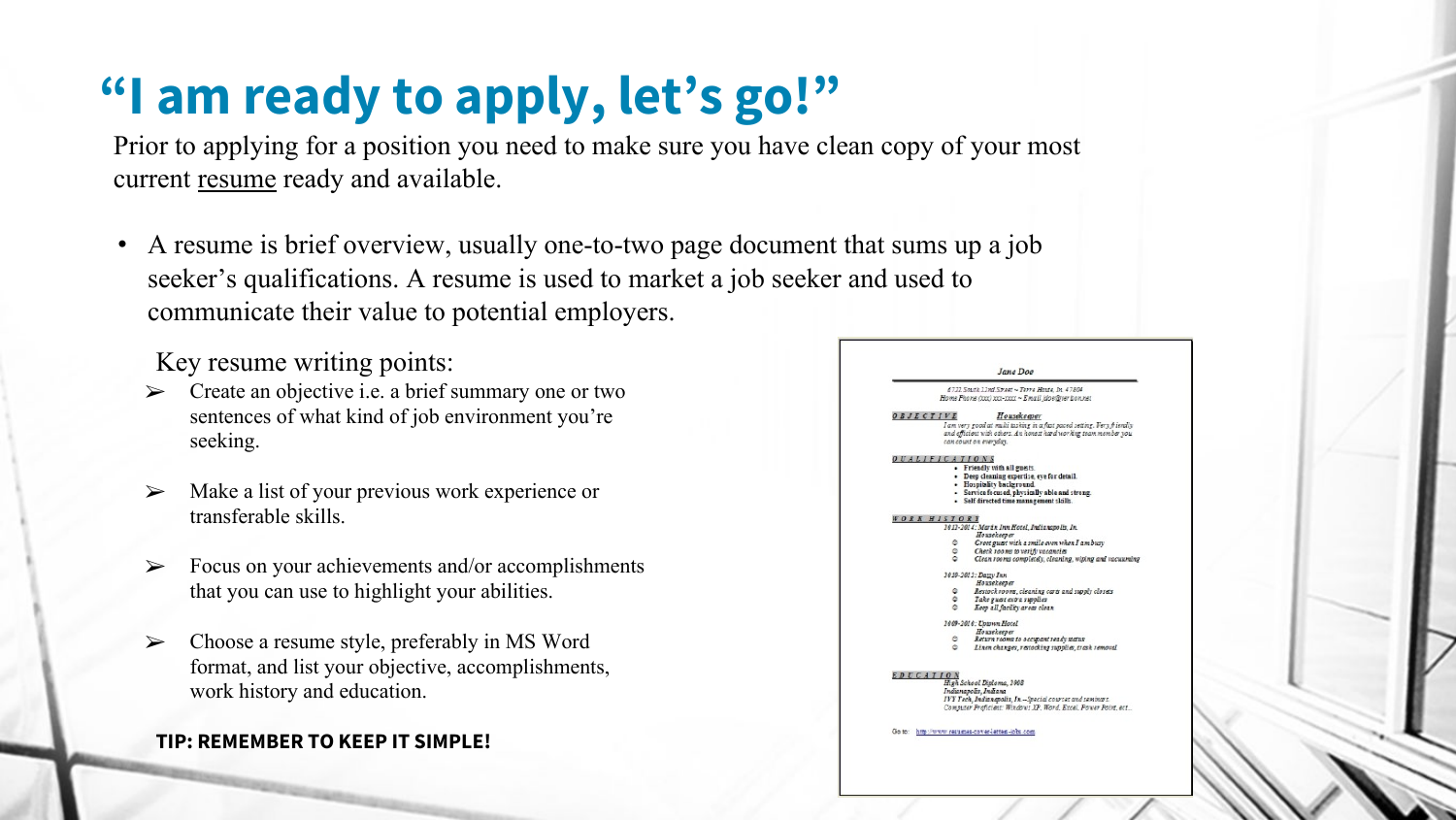## **Resume Ready, Baby!**

Now that you've gathered the necessary information needed for a basic resume the only thing left to do is format it and create what will now be your employer greeting card!

#### How will I use my resume:

- If you construct your resume in a MS Word format you can save it to a your laptop, your phone or even print it out.
- When it's time to fill out a job application online you can simply attach your resume. Or you can hand out hard copies to prospective employers right there on the spot!
- As you progress in your careers you will find yourself constantly updating your resuming. Adding experience, educational milestones and personal accomplishments as you begin to evolve in the workplace.

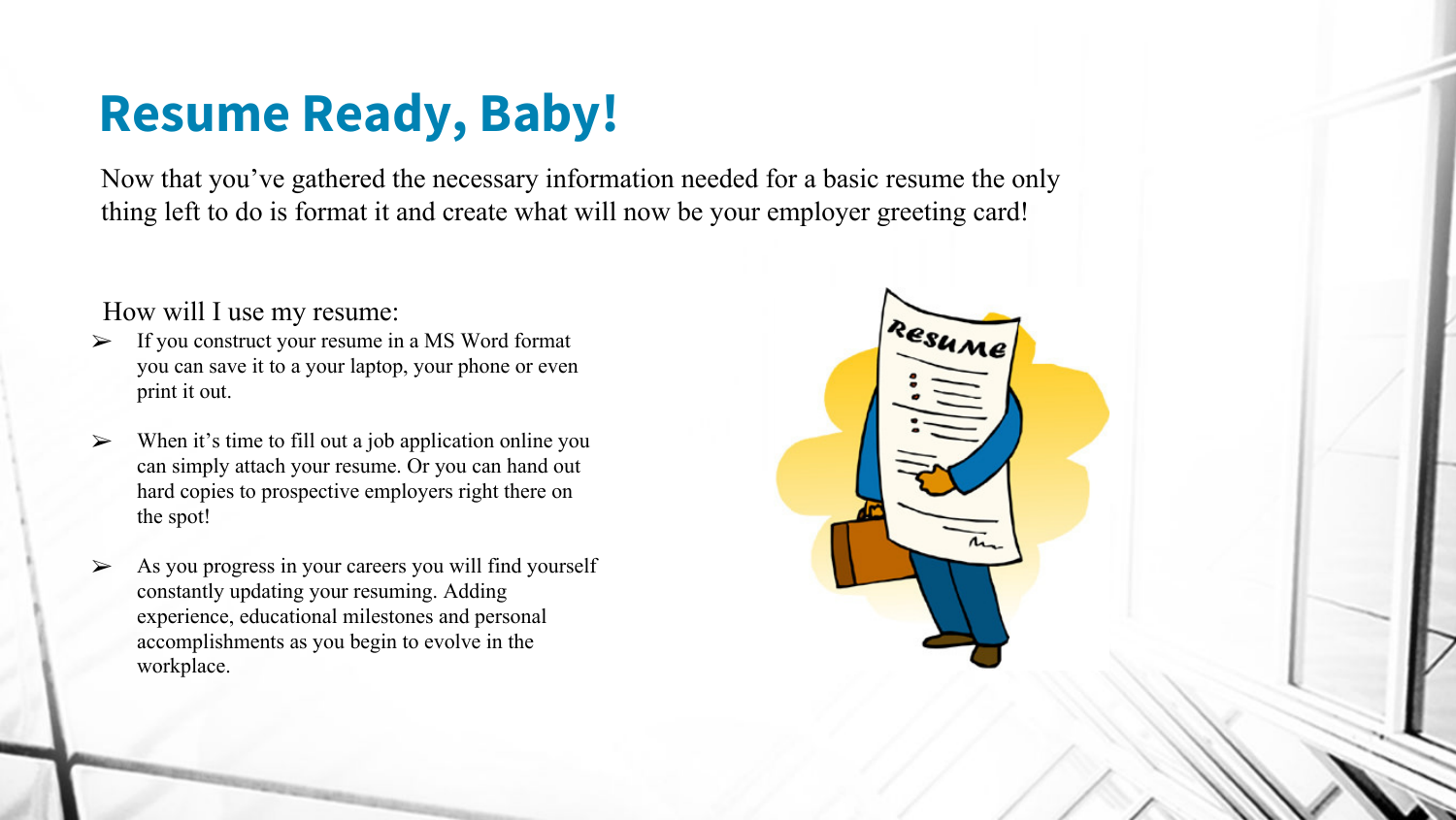## **"I have an interview set up, now what?"**

*Rule #1: Make sure your attitude exudes confidence going into the interview phase! You've managed to successfully convey in writing your experience and qualifications that now the employer wants to talk to you!*

7 Tips for a Successful Job Interview

- 1. Research the company in advance
- 2. Know your resume
- 3. Find your match
- 4. Develop a small list of questions you may have for the interviewer.
- 5. Dress appropriately
- 6. Arrive early
- Act professionally